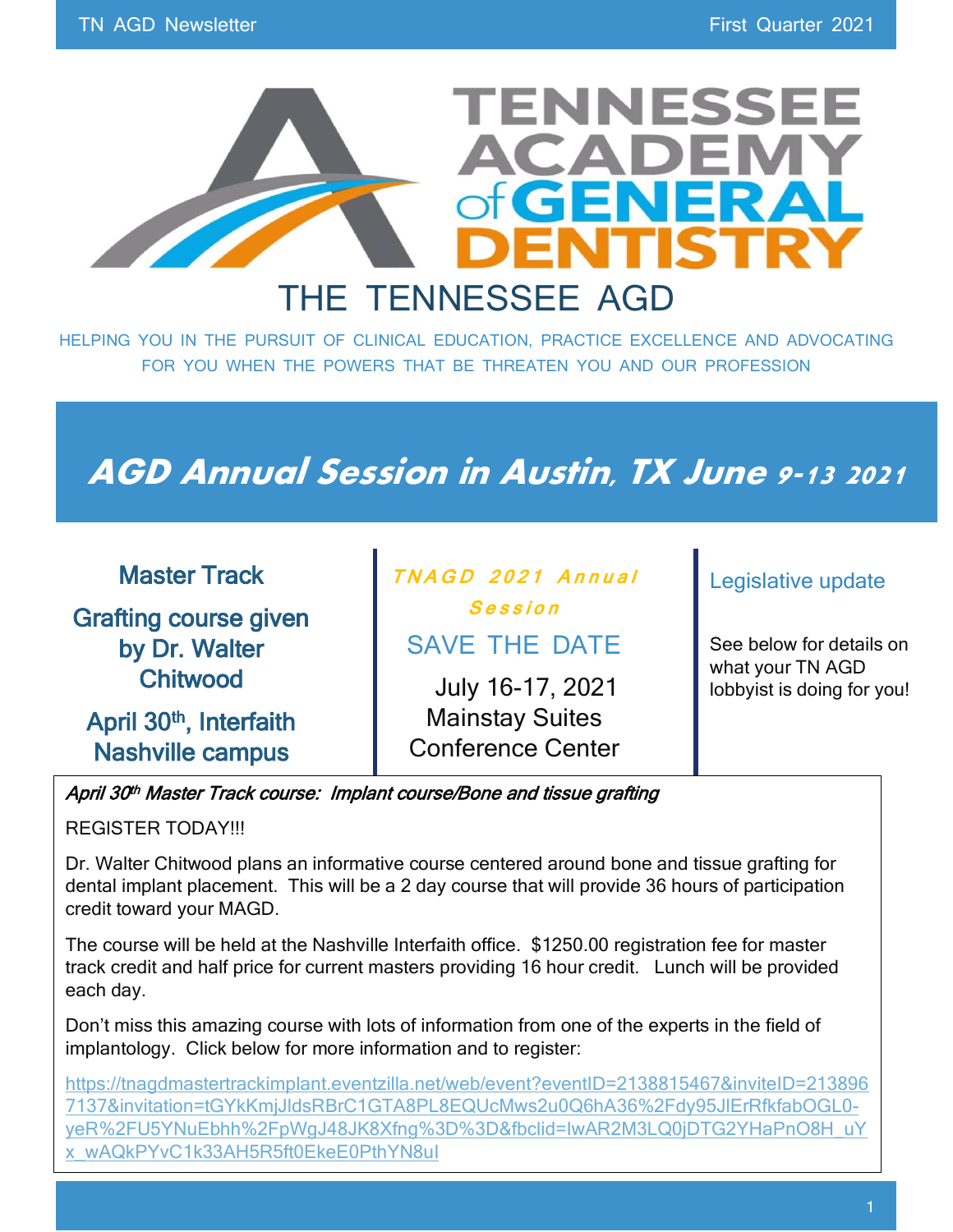SAVE THE DATE FOR THE TN AGD ANNUAL MEETING HELD ONCE AGAIN IN PIGEON FORGE BRING THE FAMILY AND ENJOY THE MOUNTAINS, GET SOME CE AND HAVE SOME FUN!

> DATES: JULY 16-17, 2021 MAINSTAY SUITES, PIGEON FORGE TN

SPEAKERS INCLUDE: Dr. Robert Miller on PRF and Oral Surgery Dr. Jennifer Cornell on Dental Sleep Medicine

TN AGD AWARDS WILL BE GIVEN

PLENTY OF FREE TIME TO ENJOY THE SITES, GOOD FOOD AND FUN OF PIGEON FORGE



Stay tuned….



### Member Moment

The TN AGD is a wonderful organization to be part of! My membership has meant developing new dental friendships with other high achieving dentists, learning quality level CE, and being a community of professionals that are committed to the betterment our communities, our patients, and our profession as a whole. I can't say enough good things about it! It's wonderful!

Angela Cameron, Johnson City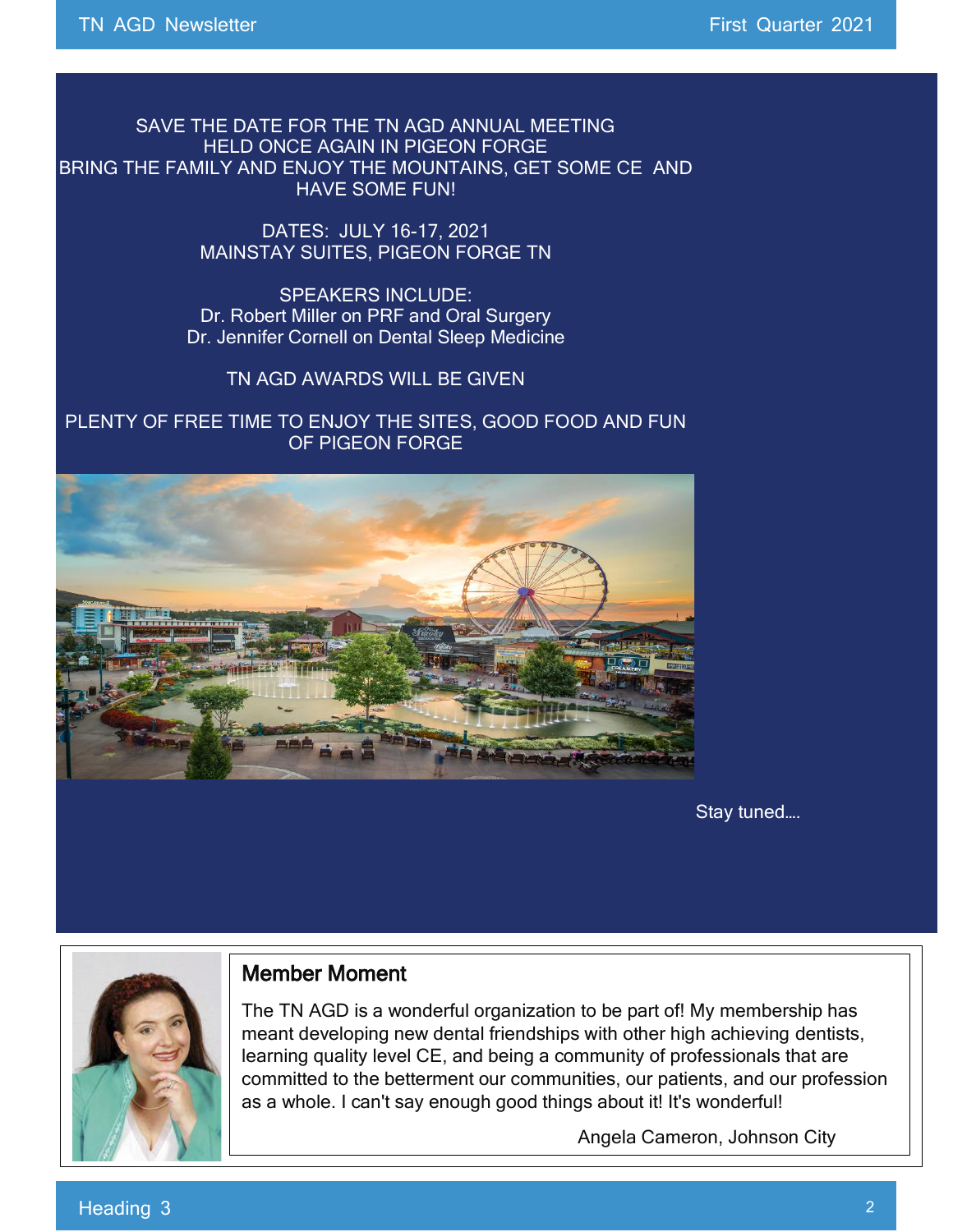#### **Legislative update 2021**

Our TNAGD Legislative team has been fairly busy this year after last years aborted legislative session. As many of you may already know we have a new Lobbyist working with us Mr. Tony Thompson. Our previous Lobbyist, Mr. Mark Greene, is now working for the TDA. Tony and Mark have been able to work together on this years issues and it appears that we will have a good result.

Two matters really got our attention this year:

One, Legislation that would have allowed Rural Health Clinics to directly employ Dentists. This would have set up an exception for a Dental practice to be owned by a non-dentist. The reasoning was that the RHC could add Dental services to their clinics in underserved areas of the state. Our problem with this bill was that as a nonowner employee the Dentist would not have full autonomy in the treatment of patients. Additionally, there is already a method for RHCs to add a Dental provider by making them a part owner in the clinic. At this time, it appears that this bill is dead in committee.

Two, as per state board rules the TN Board of Dentistry adopted the new ADA specialty of Dental Anesthesiologist. To our surprise the TN Medical Association took offense to the use of the term Anesthesiologist. Their argument was that it would cause confusion in the lay public, and that the training was inferior to the MD Anesthesiologist. Legislation was introduced to limit the use of the term Anesthesiologist to MDs only. With the work of Tony and Mark and the testimony of Matt Yezerski DDS (one of only five Dental Anesthesiologist in TN) it also appears that this legislation will not get out of committee. You can see his testimony here— [https://tnga.granicus.com/MediaPlayer.php?view\\_id=656&clip\\_id=24334](https://tnga.granicus.com/MediaPlayer.php?view_id=656&clip_id=24334) at about the 15 minute point.

It all sounds simple when you boil it down to two bills but remember it starts with about a thousand all introduced in a few week period. Many times things that concern us are hidden in some of this mass of information and thanks to the diligence of our Lobbyist we are able to cull things down to a manageable size and take action on the bills that impact our profession.

At the national level the McCarran-Ferguson act was amended to remove the medical and dental insurance exemption for most antitrust laws. It will be a while before we start seeing results of this change but at least now they have to play by the same rules as we do. Representative Paul Gossar DDS from Arizona was very instrumental in this change.

Maine graduated their first Dental Therapists in March. Oregon is deliberating legislation now. Many people in the Public Health sector as well as groups such as Pew and Kellogg believe that the use of therapists will lead to more care in underserved areas. We will eventually face this legislation here in TN. Your continued support of the TNAGD will mean we will be ready when that time comes.

By Keith Gilmore, DDS, TN AGD President Elect, Legislative Chair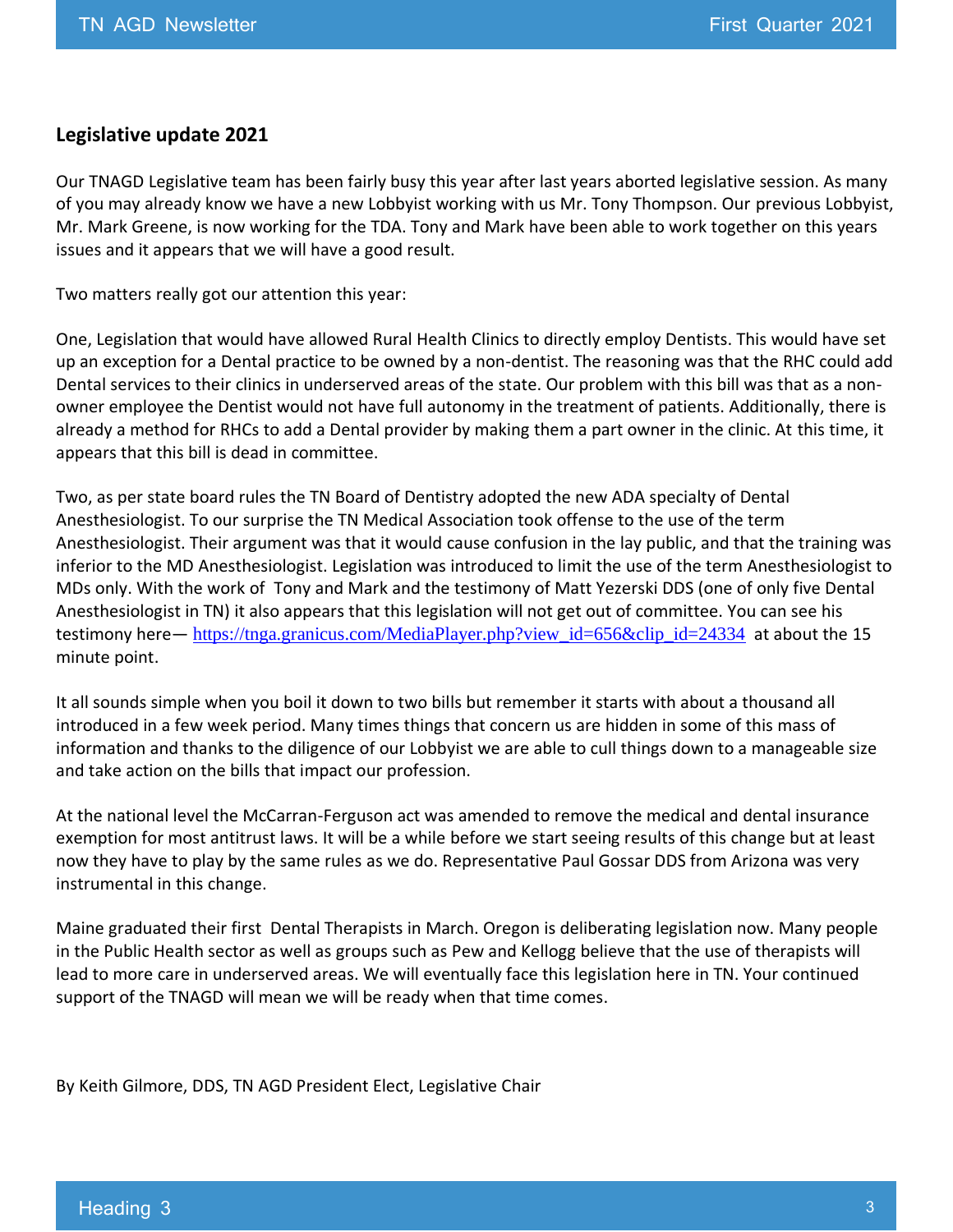# EFDA training courses in TN

Meharry Medical College EFDA program link:

https://home.mmc.edu/school-ofdentistry/expanded-function-dentalassisting-course/

UT EFDA program link:

<https://www.uthsc.edu/dentistry/ce/>

Have in interest in Forensics? UT, Graduate School of Medicine offers a wonderful program. For more information click the link below:

[http://gsm.utmck.edu/dentistry/forensics/cme.cfm?fbclid=IwAR0h6qzUr3ManIj](http://gsm.utmck.edu/dentistry/forensics/cme.cfm?fbclid=IwAR0h6qzUr3ManIj0sEi27XR07niAcv6uUKJkjI10zVjx3-J42EzvpJ2XqdY) [0sEi27XR07niAcv6uUKJkjI10zVjx3-J42EzvpJ2XqdY](http://gsm.utmck.edu/dentistry/forensics/cme.cfm?fbclid=IwAR0h6qzUr3ManIj0sEi27XR07niAcv6uUKJkjI10zVjx3-J42EzvpJ2XqdY)



#### CE Opportunities

Link to AGD On Demand courses:<https://agdonlinelearningcenter.org/product-category/on-demand/>

Staying connected during the pandemic; <https://agd.org/coronavirus>

### Newest Member Benefit

Merchant Advocate, visit their website: [https://merchantadvocate.com](https://l.facebook.com/l.php?u=https%3A%2F%2Fmerchantadvocate.com%2F%3Ffbclid%3DIwAR1cbgh_5SEUxSPAZeZiuAHF5tfMUAuADFYniitfUNeXulJXpSGlS_KHW6A&h=AT01RR3wew3wIR5r0xQ_Z97XcNcs-dVVWLC1-mOiv00UHm3IT0utyczdbh5esOy35ukSqQ2jaMWIr_ZRVRcrnYlSHSzXzV4D7bFCb75as2Efx84UOBs3tYvaLyZnCBn61g&__tn__=-UK-R&c%5b0%5d=AT2PLKqQIy42gDlo9r6Qa5FGAVG_g9QBXmoUtjmQi3krZ0zEbWxH5Q-ihKri1A-wt32lzH7XxRw79PiqINke_t4_puih-YPsCuC_k1EQBo3d5HOLlQmBbR9vntgtDVyVjcDDesabJ6UVOBikNrp5IfLs0OKFYRVAFx75t1iM_RAhQJ2_NGOxnoyBhZktAHnzB65S0-qG5CaQkirN)

Check out our website for more information about the TN AGD; <https://www.tnagd.org/>

Join our Facebook page for the most current announcements and information: TN AGD Dentists

Looking for an associate, a practice to purchase or selling a practice? Contact us to send out an eblast or list in the newsletter! Send a message to our editor: jbiterdds@gmail.com